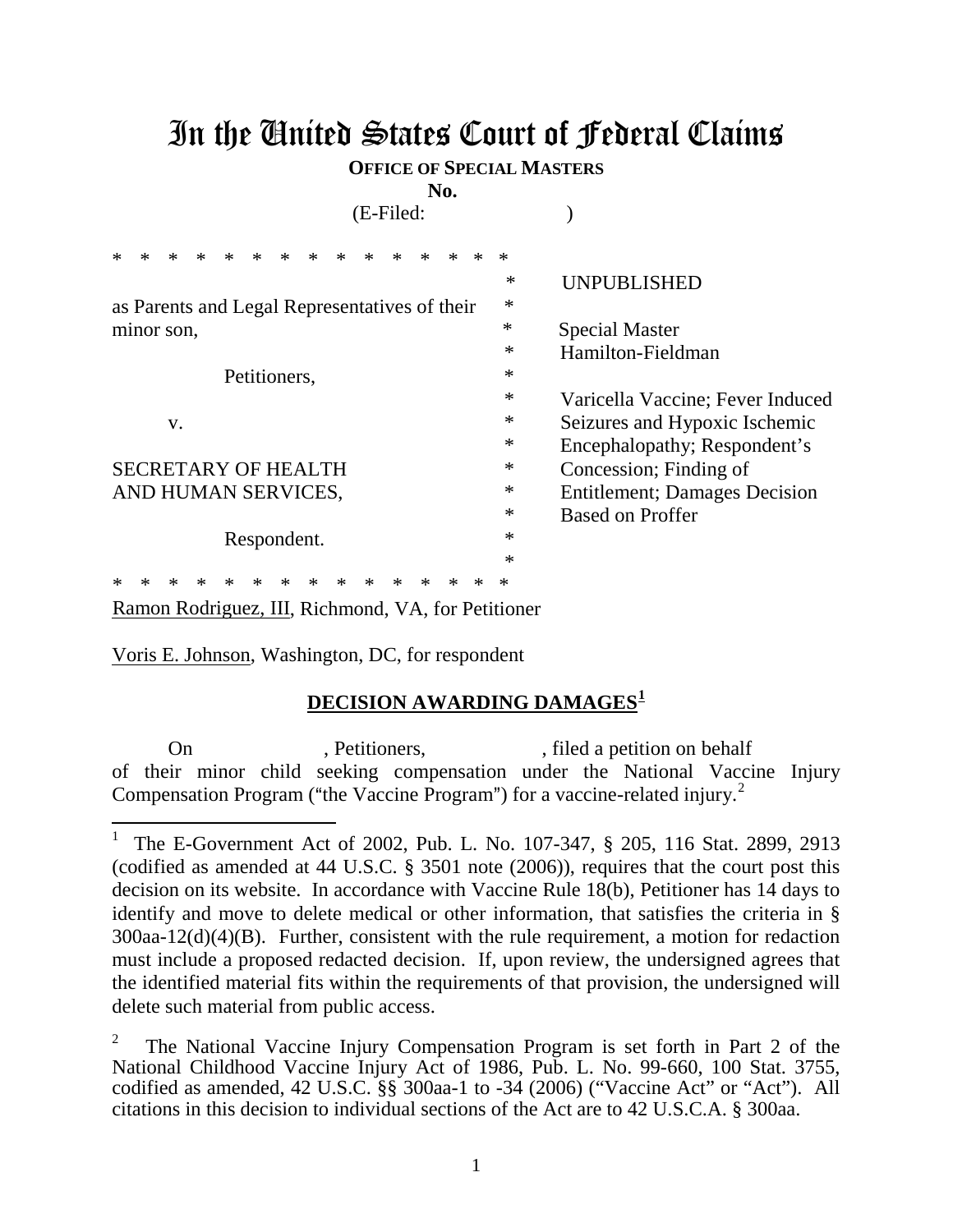Respondent has conceded that Petitioners are entitled to compensation due to Petitioners having established a prima facie case of causation in fact that varicella vaccination is responsible for his current neurological condition.<sup>3</sup>

Informed by Respondent's concession that an award of damages is appropriate, the undersigned finds that Petitioners are entitled to compensation under the Vaccine Program.

On Respondent filed a Proffer detailing Respondent's recommendations of damages (Proffer). In the Proffer Respondent represented that Petitioners had agreed to all of the terms set forth therein. Based on the record as a whole, the undersigned finds the Proffer reasonable and that Petitioners are entitled to an award as stated in the Proffer. Pursuant to the terms stated in the attached Proffer, the court awards Petitioners:

- 1. A lump sum payment of **\$1,272.772.80**, representing compensation for lost future earnings (\$642,336.73), pain and suffering (\$232,319.57) and life care expenses for Year One (\$398,116.50), in the form of a check payable to Petitioners as guardians/conservators of , for the benefit of . No payments shall be made until Petitioners provide Respondent with documentation establishing that they have been appointed as the guardians/conservators of estate. If Petitioners are not authorized by a court of competent jurisdiction to serve as guardians/conservators of the estate of , any such payment shall be made to the party or parties appointed by a court of competent jurisdiction to serve as guardian(s)/conservator(s) of the estate of upon submission of written documentation of such appointment to the Secretary;
- 2. A lump sum payment of **\$27,725.37**, representing compensation for past un-reimbursable expenses, payable to and , Petitioners;

 $\overline{a}$ 

In Respondent's Amended Rule 4(c) Report filed (ECF No. 14), Respondent only conceded that the varicella vaccine caused fever. However, Respondent did acknowledge that in case, the fever caused his atypical febrile seizure with aspiration, and subsequent hypoxic ischemic encephalopathy and those injuries led to residual neurologic condition of seizures, quadraparesis, and severe developmental delays.